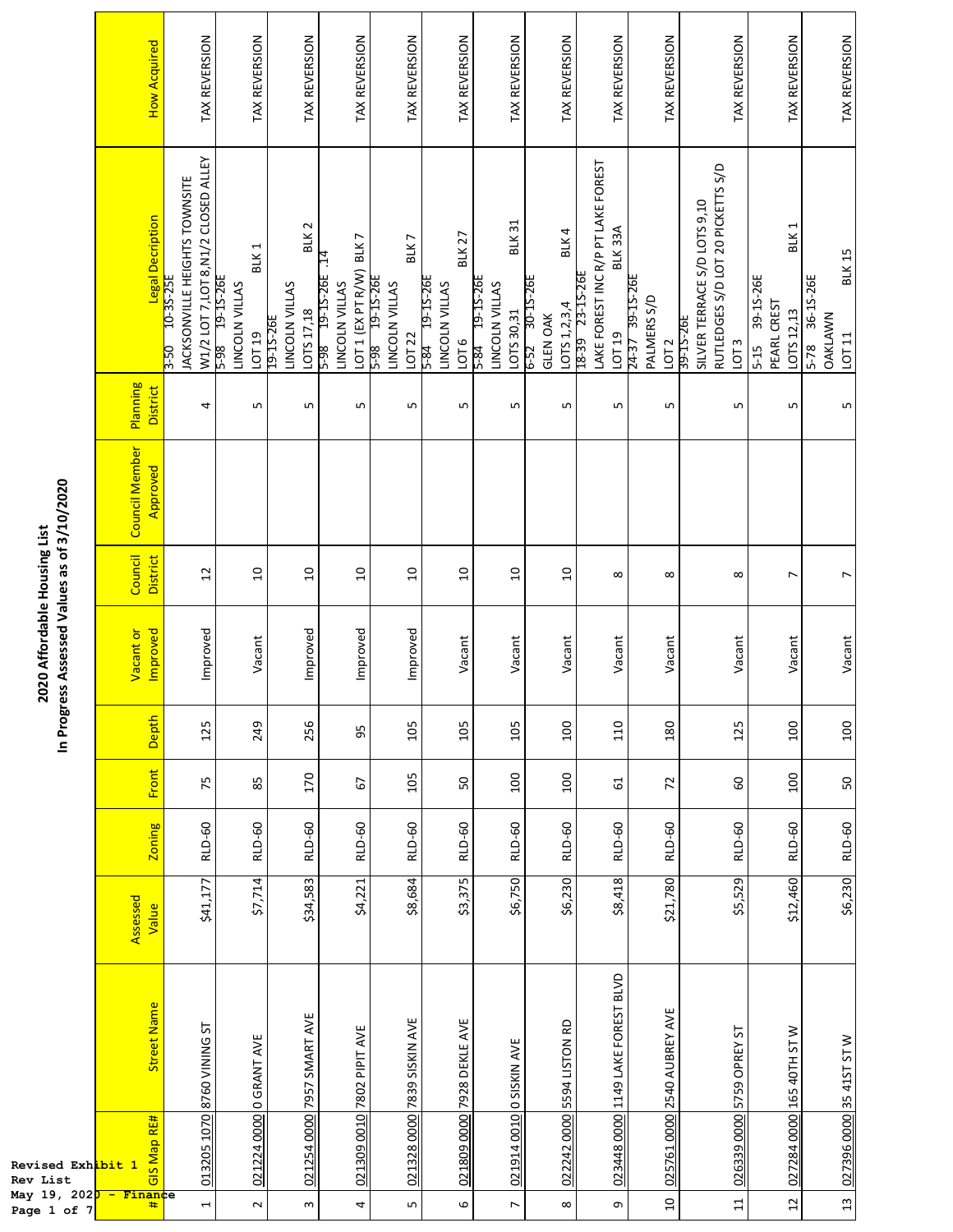|                                                                             | <b>How Acquired</b>               | TAX REVERSION                                           | TAX REVERSION                                                                        | TAX REVERSION                                         | TAX REVERSION                                              | TAX REVERSION                                                    | TAX REVERSION                                                               | TAX REVERSION                                                      | TAX REVERSION                                                               | TAX REVERSION                                                           | TAX REVERSION                                                    | TAX REVERSION                                                                   | TAX REVERSION                                                                     |
|-----------------------------------------------------------------------------|-----------------------------------|---------------------------------------------------------|--------------------------------------------------------------------------------------|-------------------------------------------------------|------------------------------------------------------------|------------------------------------------------------------------|-----------------------------------------------------------------------------|--------------------------------------------------------------------|-----------------------------------------------------------------------------|-------------------------------------------------------------------------|------------------------------------------------------------------|---------------------------------------------------------------------------------|-----------------------------------------------------------------------------------|
|                                                                             | Legal Decription                  | 39-15-26E.188<br>FERN PARK<br>27-87<br>LOT <sub>5</sub> | R/P LOTS 17,18 GARDENVALE<br>BLK <sub>2</sub><br>39-15-26E<br><b>PLO1</b><br>$2 - 1$ | MONCRIEF ESTATES UNIT 1<br>39-15-26E<br>40-52<br>1016 | R/P OF PT OF FLORADALE UNIT 4<br>28-42 39-15-26E<br>LOT 21 | 50-15-27E<br><b>WOODVILLE</b><br>LOTS E <sub>F</sub><br>$4 - 71$ | PT LOT 38,39 RECD O/R 15607-2015<br>50-15-27E .138<br>PANAMA PARK<br>AB-560 | <b>BLK109</b><br>13-48 40-15-26E<br>R/P PT RIO VISTA<br>LOTS 27,28 | OSCEOLA FOREST UNIT 1<br><b>BLK32</b><br>25-6 41-15-26E<br>LOT <sub>1</sub> | SHERWOOD FOREST UNIT 2<br><b>BLK23</b><br>42-15-26E<br>27-072<br>LOT 24 | SHERWOOD FOREST UNIT 7<br>BLK 40<br>42-15-26E<br>LOT 30<br>29-41 | PT RECD O/R 12868-1417, O/R 13071-<br>I CARTER DONATION<br>42-15-26E .97<br>632 | PT LOT 37 RECD O/R 5014-10<br>H H SIMMON SUBDIVISION<br>43-15-26E .32<br>$3 - 85$ |
|                                                                             | Planning<br>District              | S                                                       | S                                                                                    | Б                                                     | S                                                          | LN,                                                              | S                                                                           | LN.                                                                | Ln                                                                          | 5                                                                       | 5                                                                | LN,                                                                             | L                                                                                 |
|                                                                             | <b>Council Member</b><br>Approved |                                                         |                                                                                      |                                                       |                                                            |                                                                  |                                                                             |                                                                    |                                                                             |                                                                         |                                                                  |                                                                                 |                                                                                   |
|                                                                             | Council<br><b>District</b>        | $\infty$                                                | $\overline{a}$                                                                       | $\overline{a}$                                        | $\overline{a}$                                             | $\overline{ }$                                                   | $\overline{ }$                                                              | $\infty$                                                           | $\overline{a}$                                                              | S                                                                       | g                                                                | $\overline{a}$                                                                  | $\Omega$                                                                          |
| In Progress Assessed Values as of 3/10/2020<br>2020 Affordable Housing List | Vacant or<br>Improved             | Vacant                                                  | Improved                                                                             | Vacant                                                | Vacant                                                     | Improved                                                         | Improved                                                                    | Vacant                                                             | Improved                                                                    | Vacant                                                                  | Vacant                                                           | Improved                                                                        | Vacant                                                                            |
|                                                                             | Depth                             | 130                                                     | 125                                                                                  | 198                                                   | 120                                                        | 100                                                              | 120                                                                         | 100                                                                | 108                                                                         | 110                                                                     | 120                                                              | 300                                                                             | $\circ$                                                                           |
|                                                                             | Front                             | 65                                                      | 60                                                                                   | 77                                                    | යි                                                         | 90                                                               | 50                                                                          | 50                                                                 | 98                                                                          | $\overline{2}$                                                          | 75                                                               | 140                                                                             | $\circ$                                                                           |
|                                                                             | <b>Zoning</b>                     | <b>RLD-60</b>                                           | <b>RLD-60</b>                                                                        | <b>RLD-60</b>                                         | <b>RLD-60</b>                                              | <b>RLD-60</b>                                                    | <b>RLD-60</b>                                                               | <b>RLD-60</b>                                                      | <b>RLD-60</b>                                                               | RLD-60                                                                  | <b>RLD-60</b>                                                    | RR-ACRE                                                                         | <b>RLD-60</b>                                                                     |
|                                                                             | Assessed<br>Value                 | \$8,918                                                 | \$7,275                                                                              | \$12,181                                              | \$7,560                                                    | \$8,010                                                          | \$4,800                                                                     | \$5,562                                                            | \$66,588                                                                    | \$14,490                                                                | \$14,400                                                         | \$20,711                                                                        | \$10,455                                                                          |
|                                                                             | <b>Street Name</b>                | 027752 0000 3537 OWEN AVE                               | 027922 0000 2346 BROOKLYN RD                                                         | 4157 LORENZO CT                                       | 030701 0000 2543 MINOSA CIR N                              | 033825 0000 7322 NORTHLAND ST                                    | 033856 0000 7435 BLOXHAM AVE                                                | 036856 0000 8709 4TH AVE                                           | 4722 PORTSMOUTH AVE                                                         | 5056 FREDERICKSBURG AV                                                  | 038875 0000 9505 FLECHETTE AVE                                   | 5831 GILCHRIST RD                                                               | 041497 0010 6759 RICHARDSON RD                                                    |
| Revised Exhib <mark>it 1</mark><br>Rev List                                 | GIS Map RE#                       |                                                         |                                                                                      | 0432<br>030147                                        |                                                            |                                                                  |                                                                             |                                                                    | 037832 0000                                                                 | 038241 0000                                                             |                                                                  | 039985 0000                                                                     |                                                                                   |
| May 19, 2020<br>Page 2 of 7                                                 | Finance<br>#                      | $\overline{4}$                                          | 15                                                                                   | $\mathfrak{a}$                                        | $\overline{17}$                                            | $\mathop{2\mathrm{S}}$                                           | $\overline{a}$                                                              | $20\,$                                                             | $\overline{z}$                                                              | $\overline{2}$                                                          | 23                                                               | 24                                                                              | 25                                                                                |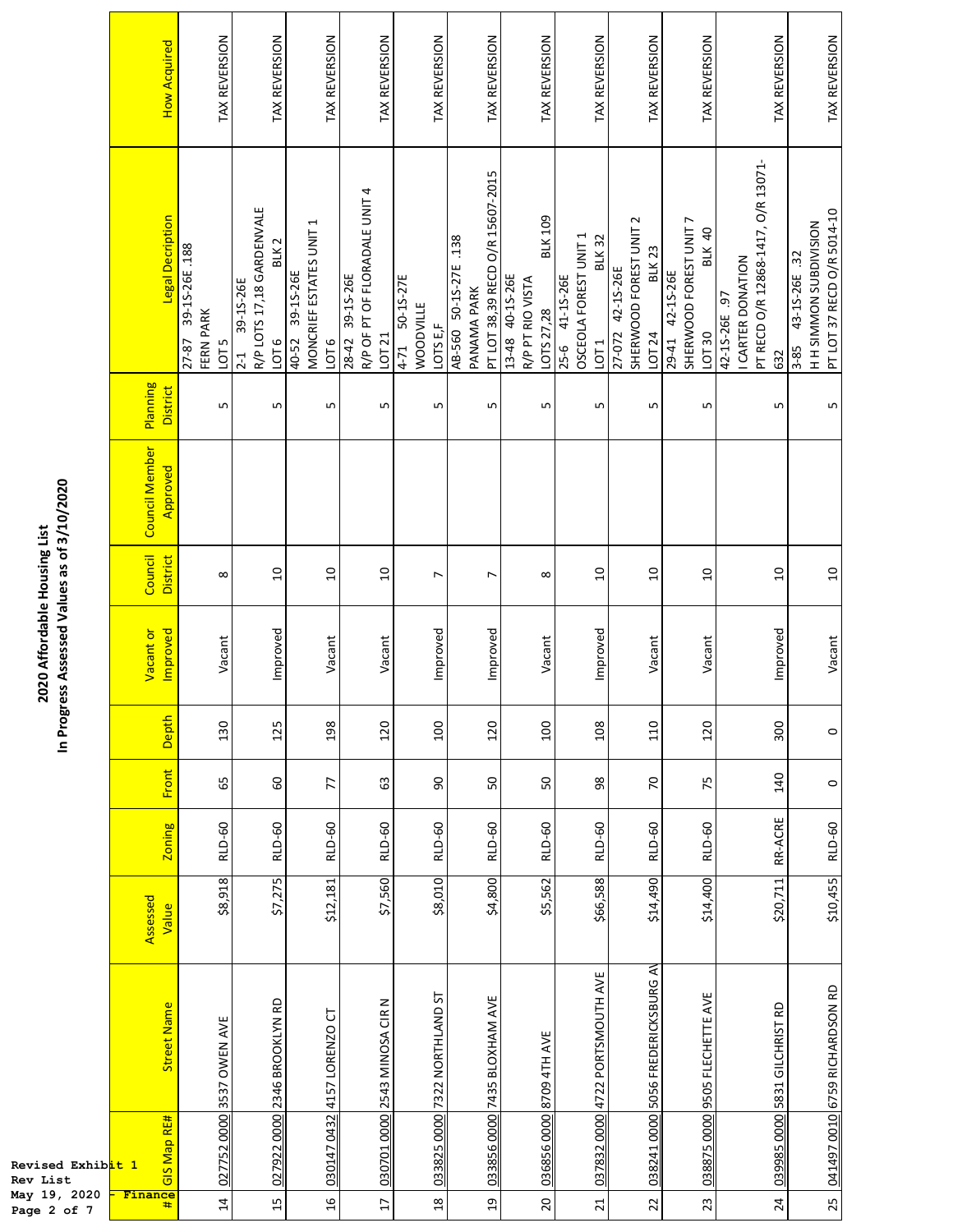F

|                                                                             | <b>How Acquired</b>         | TAX REVERSION                                                      | TAX REVERSION                                                      | TAX REVERSION                                                         | TAX REVERSION                                                             | TAX REVERSION                                                       | TAX REVERSION                                                                  | TAX REVERSION                            | TAX REVERSION                                                                                           | TAX REVERSION                                                             | TAX REVERSION                                                               | TAX REVERSION                                              | TAX REVERSION                                                                          |
|-----------------------------------------------------------------------------|-----------------------------|--------------------------------------------------------------------|--------------------------------------------------------------------|-----------------------------------------------------------------------|---------------------------------------------------------------------------|---------------------------------------------------------------------|--------------------------------------------------------------------------------|------------------------------------------|---------------------------------------------------------------------------------------------------------|---------------------------------------------------------------------------|-----------------------------------------------------------------------------|------------------------------------------------------------|----------------------------------------------------------------------------------------|
|                                                                             | Legal Decription            | 860<br>W 85.68FT OF LOT 3<br>02-25-26E<br>BRUNSONS S/D<br>$2 - 35$ | BLK 4<br>ADAMS S/D PT LOT 1<br>02-25-26E<br>N1/2 LOT 3<br>$1 - 46$ | BLK 8 O/R BK 7142-<br>ADAMS S/D PT LOT 1<br>02-25-26E<br>LOT 4<br>863 | <b>BLK 22</b><br>.115<br>02-25-26E<br><b>GRAND BLVD</b><br>LOT 17<br>3-89 | <b>BLK26</b><br>03-25-26E<br>GRAND BLVD<br>LOT <sub>9</sub><br>3-89 | <b>BLK46</b><br>03-25-26E<br><b>GRAND BLVD</b><br>LOT <sub>2</sub><br>$8 - 89$ | LOT 16 BLK 60<br>GRAND BLVD<br>02-25-26E | BLK 2 CLIFFORD<br>LEAKES ADDN TO RITCHIEVILLE<br>WEBB (ESTATE) D BK 220-284<br>3-47 02-25-26E<br>LOT 11 | <b>BLK47</b><br>2-51 09-25-26E .11<br>EAST GRAND PARK<br>LOT <sub>5</sub> | <b>BLK32</b><br>MELSONS ADDN TO JAX<br>LOT 5, PT CL ALLEY<br>5-41 08-25-26E | <b>BLK 25</b><br><b>COLLEGE PARK</b><br>10-25-26E<br>110T4 | SOLARYS ADDN TO JACKSONVILLE<br>BLK <sub>1</sub><br>10-25-26E<br>LOTS 6,11<br>$1 - 47$ |
|                                                                             | Planning<br><b>District</b> | $\overline{ }$                                                     | $\overline{ }$                                                     | $\overline{ }$                                                        | $\mathbf{r}$                                                              | $\overline{ }$                                                      | $\mathbf{\overline{u}}$                                                        | 1                                        | $\mathbf{\overline{u}}$                                                                                 | 5                                                                         | LN,                                                                         | LŊ                                                         | LN                                                                                     |
| In Progress Assessed Values as of 3/10/2020<br>2020 Affordable Housing List | Council Member<br>Approved  |                                                                    |                                                                    |                                                                       |                                                                           |                                                                     |                                                                                |                                          |                                                                                                         |                                                                           |                                                                             |                                                            |                                                                                        |
|                                                                             | Council<br><b>District</b>  | r                                                                  | $\overline{ }$                                                     | $\overline{ }$                                                        | $\infty$                                                                  | ${}^{\circ}$                                                        | ${}^{\circ}$                                                                   | $\infty$                                 | $\overline{ }$                                                                                          | თ                                                                         | თ                                                                           | თ                                                          | თ                                                                                      |
|                                                                             | Vacant or<br>Improved       | Vacant                                                             | Vacant                                                             | Vacant                                                                | Vacant                                                                    | Improved                                                            | Improved                                                                       | Vacant                                   | Vacant                                                                                                  | Vacant                                                                    | Improved                                                                    | Vacant                                                     | Vacant                                                                                 |
|                                                                             | Depth                       | 86                                                                 | <b>OOT</b>                                                         | 100                                                                   | 100                                                                       | 85                                                                  | 100                                                                            | 100                                      | $82\,$                                                                                                  | 151                                                                       | 135                                                                         | <b>200</b>                                                 | 200                                                                                    |
|                                                                             | <b>Front</b>                | 50                                                                 | 25                                                                 | SO,                                                                   | 50                                                                        | 50                                                                  | 50                                                                             | 50                                       | 50                                                                                                      | 50                                                                        | යි                                                                          | 50                                                         | 50                                                                                     |
|                                                                             | <b>Zoning</b>               | RMD-A                                                              | <b>RLD-60</b>                                                      | RMD-A                                                                 | RMD-B                                                                     | RMD-B                                                               | RLD-60                                                                         | <b>RLD-60</b>                            | RMD-A                                                                                                   | RLD-60                                                                    | <b>RLD-60</b>                                                               | RMD-A                                                      | RMD-A                                                                                  |
| Revised Exhi <mark>bit 1</mark>                                             | Assessed<br>Value           | \$5,535                                                            | \$2,225                                                            | \$6,008                                                               | \$2,892                                                                   | \$27,720                                                            | \$30,051                                                                       | \$5,562                                  | \$5,400                                                                                                 | \$3,862                                                                   | \$28,751                                                                    | \$3,338                                                    | \$4,275                                                                                |
|                                                                             | <b>Street Name</b>          | 045416 0100 2615 DAVIS ST N                                        | 045455 0000 3034 JUPITER AVE                                       | 045490 0000 2822 MARS AVE                                             | 046029 0000 1423 18TH ST W                                                | 1758 19TH ST W                                                      | 046224 0000 1710 17TH ST W                                                     | 046396 0000 1331 15TH ST W               | 925 17TH STREET LN                                                                                      | 047254 0050 0 12TH ST W                                                   | 048552 0000 2846 10TH ST W                                                  | 050934 0000 1912 6TH ST W                                  | 051771 0000 2049 6TH ST W                                                              |
|                                                                             | GIS Map RE#                 |                                                                    |                                                                    |                                                                       |                                                                           | 046082 0000                                                         |                                                                                |                                          | 046803 0000                                                                                             |                                                                           |                                                                             |                                                            |                                                                                        |
| Rev List<br>May 19, 2020 - Finance<br>Page 3 of 7                           |                             | 26                                                                 | 27                                                                 | 28                                                                    | 29                                                                        | 30                                                                  | 31                                                                             | 32                                       | 33                                                                                                      | 34                                                                        | 35                                                                          | 36                                                         | $\overline{37}$                                                                        |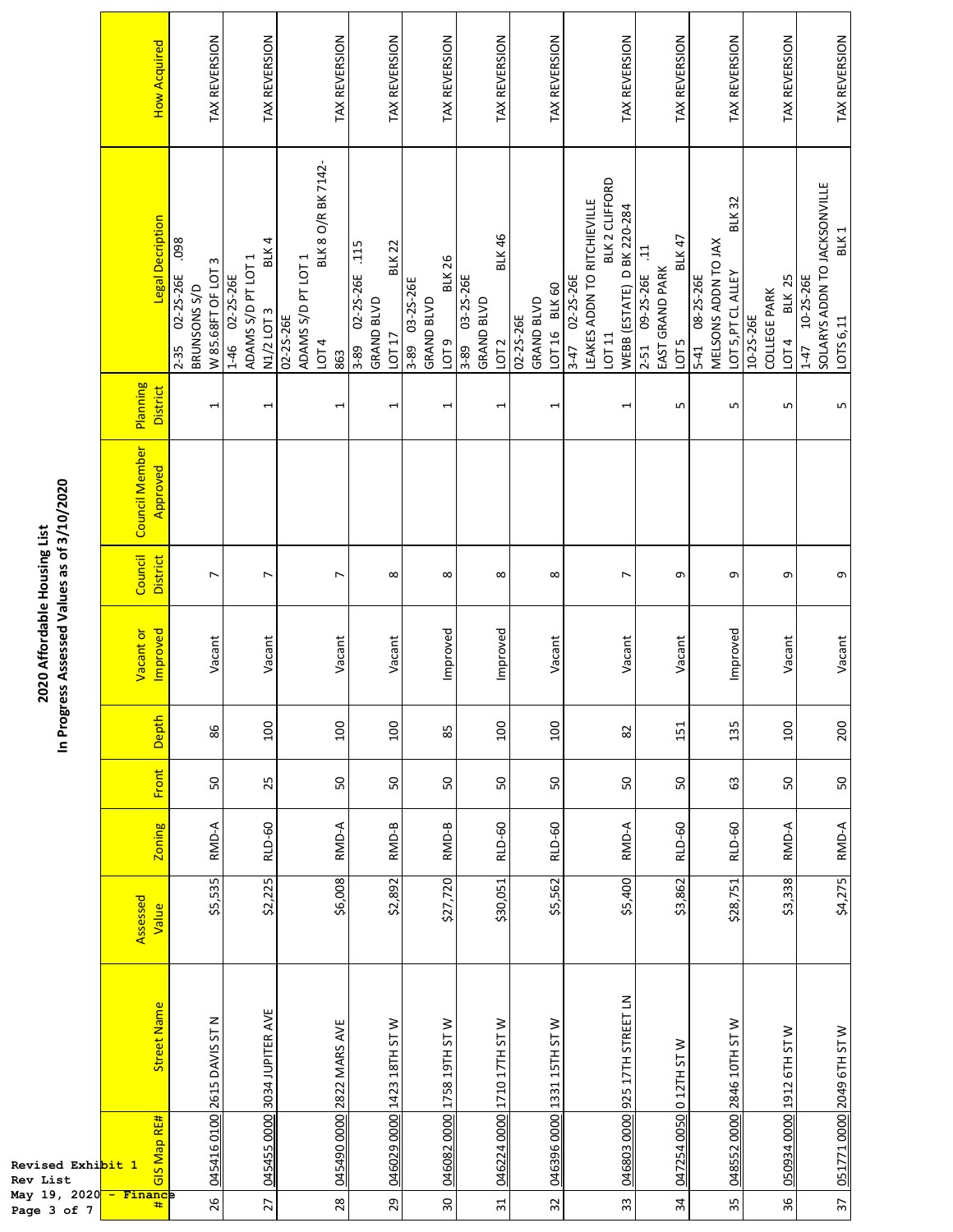| In Progress Assessed Values as of 3/10/2020<br>2020 Affordable Housing List | <b>How Acquired</b>               | TAX REVERSION                                                                     | TAX REVERSION                                                     | TAX REVERSION                                                                    | TAX REVERSION                                         | TAX REVERSION                                                         | TAX REVERSION                                                   | TAX REVERSION                                                           | TAX REVERSION                                                        | TAX REVERSION                                                                             | TAX REVERSION                                                                | TAX REVERSION                                                             | TAX REVERSION                                                       |
|-----------------------------------------------------------------------------|-----------------------------------|-----------------------------------------------------------------------------------|-------------------------------------------------------------------|----------------------------------------------------------------------------------|-------------------------------------------------------|-----------------------------------------------------------------------|-----------------------------------------------------------------|-------------------------------------------------------------------------|----------------------------------------------------------------------|-------------------------------------------------------------------------------------------|------------------------------------------------------------------------------|---------------------------------------------------------------------------|---------------------------------------------------------------------|
|                                                                             | Legal Decription                  | <b>BLK10</b><br>٩.<br>10-25-26E<br>LOT 8(EX N 7FT)<br><b>MIMSBURG</b><br>$1 - 58$ | BLK 5<br>.118<br>10-25-26E<br>VANCES S/D PT<br>LOT 12<br>$6 - 27$ | PT GOVT LOT 9 RECD D BK 1626-276,<br>$\dot{z}$<br>4-26 10-25-26E<br>O/R 1697-108 | BLK 6<br>HENDERSONVILLE<br>4-77 11-25-26E<br>LOTS 1,2 | N 27FT OF S 55FT LOTS 375,376<br>11-25-26E<br>BARNETTS S/D<br>၅.<br>က | N 29.7FT LOT 506<br>11-25-26E<br>BARNETTS S/D<br><u>გ.</u><br>თ | <b>BLK12</b><br>S/D BLK I HIGHWAY<br>2-45 16-25-26E<br>LOT <sub>2</sub> | <b>BLKP</b><br>16-25-26E<br>LOTS 9, 16<br><b>HIGHWAY</b><br>$2 - 35$ | BLK 11, WOODSTOCK PARK LOTS 29,30<br>DEASON, A R/P OF LOTS 16,17,18,<br>17-25-26E<br>16-8 | <b>BLK 14</b><br>THOMPSONS S/D PT SE1/4<br>17-25-26E<br>LOTS 7,8<br>$3 - 46$ | THOMPSONS S/D PT SE1/4<br><b>BLK41</b><br>3-46 17-25-26E<br>S1/2 LOTS 1,2 | <b>BLK26</b><br>37-25-26E<br>W 36FT LOT 7<br>SPRINGFIELD<br>$2 - 5$ |
|                                                                             | Planning<br>District              | $\overline{ }$                                                                    | $\overline{ }$                                                    | Б                                                                                | $\overline{ }$                                        | $\overline{ }$                                                        | 1                                                               | LN.                                                                     | Ln                                                                   | LN.                                                                                       | S                                                                            | LN,                                                                       | 1                                                                   |
|                                                                             | <b>Council Member</b><br>Approved |                                                                                   |                                                                   |                                                                                  |                                                       |                                                                       |                                                                 |                                                                         |                                                                      |                                                                                           |                                                                              |                                                                           |                                                                     |
|                                                                             | Council<br><b>District</b>        | σ                                                                                 | $\infty$                                                          | G                                                                                | ${}^{\circ}$                                          | ${}^{\infty}$                                                         | ∞                                                               | G                                                                       | G                                                                    | თ                                                                                         | თ                                                                            | G                                                                         | $\overline{ }$                                                      |
|                                                                             | Vacant or<br>Improved             | Vacant                                                                            | Vacant                                                            | Vacant                                                                           | Vacant                                                | Improved                                                              | Improved                                                        | Vacant                                                                  | Vacant                                                               | Vacant                                                                                    | Vacant                                                                       | Improved                                                                  | Vacant                                                              |
|                                                                             | Depth                             | 105                                                                               | 115                                                               | 127                                                                              | 107                                                   | $\overline{C}$                                                        | 110                                                             | $80\,$                                                                  | 200                                                                  | 112                                                                                       | $80\,$                                                                       | 100                                                                       | 203                                                                 |
|                                                                             | Front                             | 45.5                                                                              | 45                                                                | 73                                                                               | 50                                                    | 27                                                                    | 50                                                              | 50                                                                      | 50                                                                   | 126                                                                                       | 100                                                                          | 52                                                                        | 36                                                                  |
|                                                                             | <b>Zoning</b>                     | <b>RLD-60</b>                                                                     | RMD-D                                                             | RMD-A                                                                            | RMD-A                                                 | RMD-A                                                                 | RMD-A                                                           | <b>RLD-60</b>                                                           | <b>RLD-60</b>                                                        | <b>RLD-60</b>                                                                             | <b>RLD-60</b>                                                                | <b>RLD-60</b>                                                             | RMD-S                                                               |
|                                                                             | Assessed<br>Value                 | \$4,300                                                                           | \$3,557                                                           | \$5,311                                                                          | \$6,484                                               | \$12,690                                                              | \$4,140                                                         | \$3,900                                                                 | \$5,700                                                              | \$8,788                                                                                   | \$6,240                                                                      | \$3,702                                                                   | \$21,848                                                            |
|                                                                             | <b>Street Name</b>                | 052293 0080 1910 GRUNTHAL ST                                                      | 052655 0000 1572 7TH ST W                                         |                                                                                  |                                                       | 054024 0000 1707 BARNETT ST                                           | 054147 0000 1614 BLUE AVE                                       | 057144 0000 3206 FITZGERALD ST                                          | 3129 THOMAS ST                                                       | 057409 0000 3254 DEASON AVE                                                               | 058728 0000 3632 FITZGERALD ST                                               | 058914 0000 446 THOMPSON ST                                               | 071213 0000 136 6TH ST W                                            |
| Revised Exhib <mark>it 1</mark><br>Rev List<br>May 19, 2020                 | GIS Map RE#<br>Finance<br>#       | 38                                                                                | 39                                                                | 052715 0000 1520 DOT ST<br>$\overline{a}$                                        | 053120 0000 0 FRAZIER ST<br>$\overline{4}$            | 42                                                                    | 43                                                              | $\ddot{4}$                                                              | 057214 0000<br>45                                                    | 46                                                                                        | $\overline{4}$                                                               | $48$                                                                      | $\overline{6}$                                                      |
| Page 4 of 7                                                                 |                                   |                                                                                   |                                                                   |                                                                                  |                                                       |                                                                       |                                                                 |                                                                         |                                                                      |                                                                                           |                                                                              |                                                                           |                                                                     |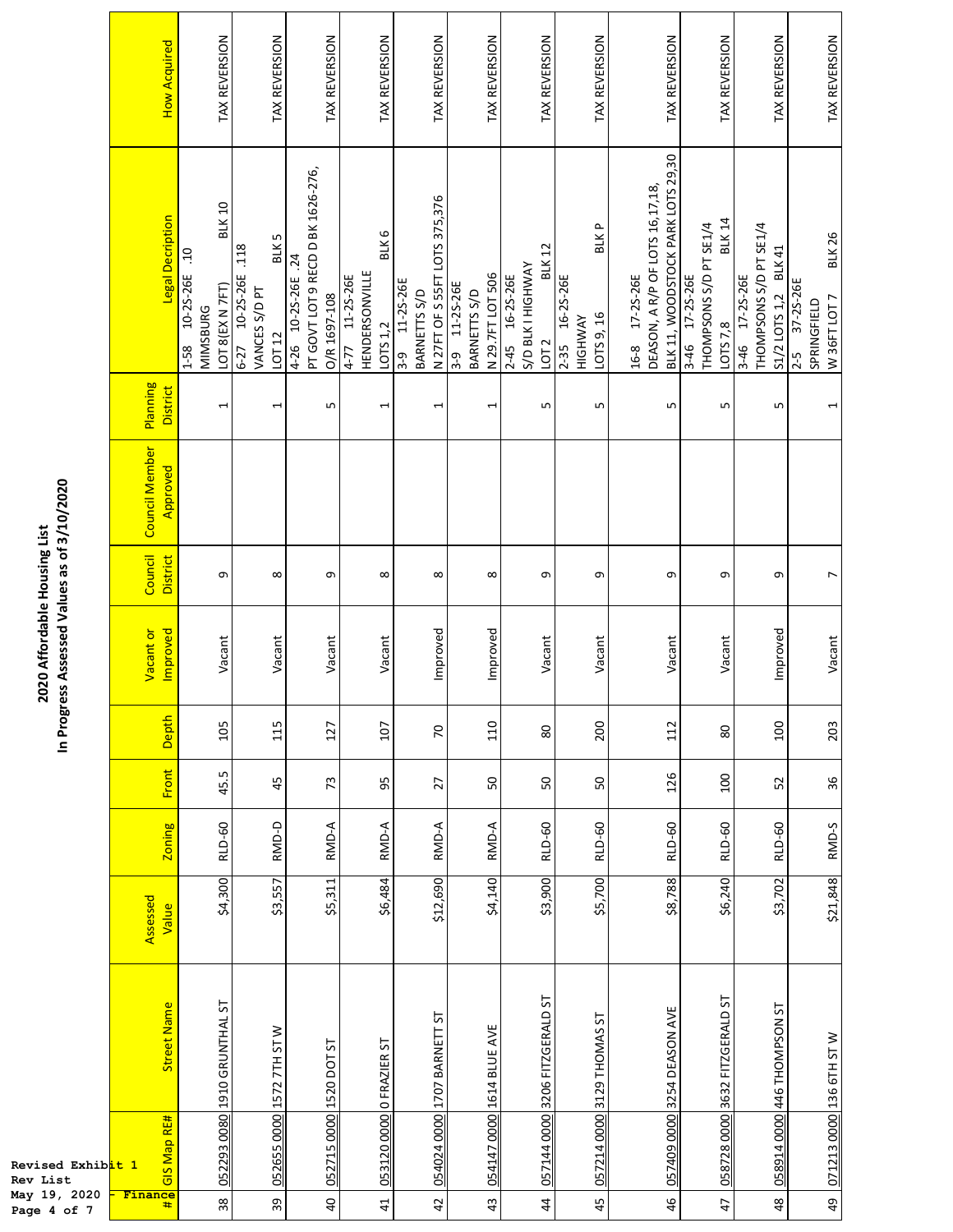|                                                                             | <b>How Acquired</b>        | TAX REVERSION                                                  | TAX REVERSION                                            | TAX REVERSION                                                             | TAX REVERSION                                                          | TAX REVERSION                                                           | TAX REVERSION                                                          | TAX REVERSION                                                                                              | TAX REVERSION                                         | TAX REVERSION                                                           | TAX REVERSION                                                          | TAX REVERSION                                                               | TAX REVERSION                                                        |
|-----------------------------------------------------------------------------|----------------------------|----------------------------------------------------------------|----------------------------------------------------------|---------------------------------------------------------------------------|------------------------------------------------------------------------|-------------------------------------------------------------------------|------------------------------------------------------------------------|------------------------------------------------------------------------------------------------------------|-------------------------------------------------------|-------------------------------------------------------------------------|------------------------------------------------------------------------|-----------------------------------------------------------------------------|----------------------------------------------------------------------|
|                                                                             | Legal Decription           | BLK 9 D BK 1514-354<br>SMITHS ALLOTMENT<br>10-25-26E<br>LOT 14 | BLK 9<br>SMITHS ALLOTMENT<br>10-25-26E<br>LOT 33<br>3-98 | 40-25-26E .080<br><b>BLK 12</b><br>SMITHS ALLOTMENT<br>LOT 15<br>$3 - 98$ | <b>BLK28</b><br>GRANT ADDN TO JAX<br>09-25-26E<br>LOTS 5,6<br>$9 - 29$ | <b>BLK35</b><br>GRANT ADDN TO JAX<br>9-29 09-25-26E<br>LOT <sub>8</sub> | <b>BLK 15</b><br>41-25-26E<br>DRYSDALE<br>LOT <sub>8</sub><br>$1 - 44$ | W 60FT OF E 240.97 OF S 120FT LOT 9<br>SPRINGROVE GARDENS S/D<br>55-25-26E.16<br>18-27<br>BLK <sub>2</sub> | BLK 5<br>55-25-26E<br>NORTH END<br>LOT 18<br>$2 - 29$ | <b>BLKD</b><br>.115<br>39-15-26E<br>ROYAL TERRACE<br>LOT 19<br>$4 - 70$ | <b>BLK37</b><br>55-25-26E<br>ROYAL TERRACE<br>LOT <sub>9</sub><br>7-19 | ROYAL TERRACE ADDN 1<br>BLK 4<br>39-1S-26E<br>$18 - 17$<br>LOT <sub>1</sub> | <b>BLK 25</b><br>ROYAL TERRACE ADDN 1<br>39-15-26E<br>18-17<br>LOT 1 |
|                                                                             | Planning<br>District       | S                                                              | S                                                        | Б                                                                         | LŊ                                                                     | LN,                                                                     | S                                                                      | LN                                                                                                         | 1                                                     | $\overline{ }$                                                          | $\overline{ }$                                                         | S                                                                           | LO                                                                   |
| In Progress Assessed Values as of 3/10/2020<br>2020 Affordable Housing List | Council Member<br>Approved |                                                                |                                                          |                                                                           |                                                                        |                                                                         |                                                                        |                                                                                                            |                                                       |                                                                         |                                                                        |                                                                             |                                                                      |
|                                                                             | Council<br><b>District</b> | σ                                                              | G                                                        | G                                                                         | თ                                                                      | G                                                                       | o                                                                      | $\infty$                                                                                                   | $\infty$                                              | $\infty$                                                                | ${}^{\circ}$                                                           | $\infty$                                                                    | $\infty$                                                             |
|                                                                             | Vacant or<br>Improved      | Vacant                                                         | Vacant                                                   | Improved                                                                  | Vacant                                                                 | Improved                                                                | Vacant                                                                 | Vacant                                                                                                     | Improved                                              | Improved                                                                | Vacant                                                                 | Vacant                                                                      | Vacant                                                               |
|                                                                             | Depth                      | 86                                                             | 86                                                       | 86                                                                        | 105                                                                    | 150                                                                     | 100                                                                    | 122                                                                                                        | 100                                                   | 100                                                                     | 100                                                                    | 120                                                                         | $\circ$                                                              |
|                                                                             | Front                      | 50                                                             | $\overline{a}$                                           | $\overline{a}$                                                            | 83                                                                     | $\overline{a}$                                                          | 50                                                                     | 60                                                                                                         | SO                                                    | SO                                                                      | 50                                                                     | 58                                                                          | $\circ$                                                              |
|                                                                             | <b>Zoning</b>              | RMD-A                                                          | RMD-A                                                    | RMD-A                                                                     | <b>RLD-60</b>                                                          | <b>RLD-60</b>                                                           | RMD-D                                                                  | <b>RLD-60</b>                                                                                              | RMD-A                                                 | <b>RLD-60</b>                                                           | <b>RLD-60</b>                                                          | <b>RLD-60</b>                                                               | CRO                                                                  |
| Revised Exhib <mark>it 1</mark><br>Rev List                                 | Assessed<br>Value          | \$3,075                                                        | \$2,460                                                  | \$2,460                                                                   | \$5,602                                                                | \$3,090                                                                 | \$3,338                                                                | \$4,896                                                                                                    | \$17,771                                              | \$21,176                                                                | \$4,450                                                                | \$6,682                                                                     | \$7,440                                                              |
|                                                                             | <b>Street Name</b>         | 075985 0000 1609 LOGAN ST                                      | 076004 0000 1552 UNION ST W                              | 076066 0000 1615 UNION ST W                                               | 076935 0000 1077 CANAL ST                                              | 076974 0000 1043 ALMEDA ST                                              | <u>077399 0000 1832 DECOTTES ST</u>                                    | 084340 0040 2167 30TH ST W                                                                                 | 084436 0000 1019 22ND ST W                            | 084959 0000 1549 35TH STW                                               | 085436 0000 1656 28TH ST W                                             | 5704 BENEDICT RD                                                            | 086236 0000 5739 AVENUE B                                            |
|                                                                             | GIS Map RE#                |                                                                |                                                          |                                                                           |                                                                        |                                                                         |                                                                        |                                                                                                            |                                                       |                                                                         |                                                                        | 085766 0000                                                                 |                                                                      |
| May 19, 2020<br>Page 5 of 7                                                 | Finance<br>#               | SO,                                                            | 51                                                       | 52                                                                        | 53                                                                     | PS.                                                                     | 55                                                                     | 56                                                                                                         | 57                                                    | 58                                                                      | 59                                                                     | 8                                                                           | 61                                                                   |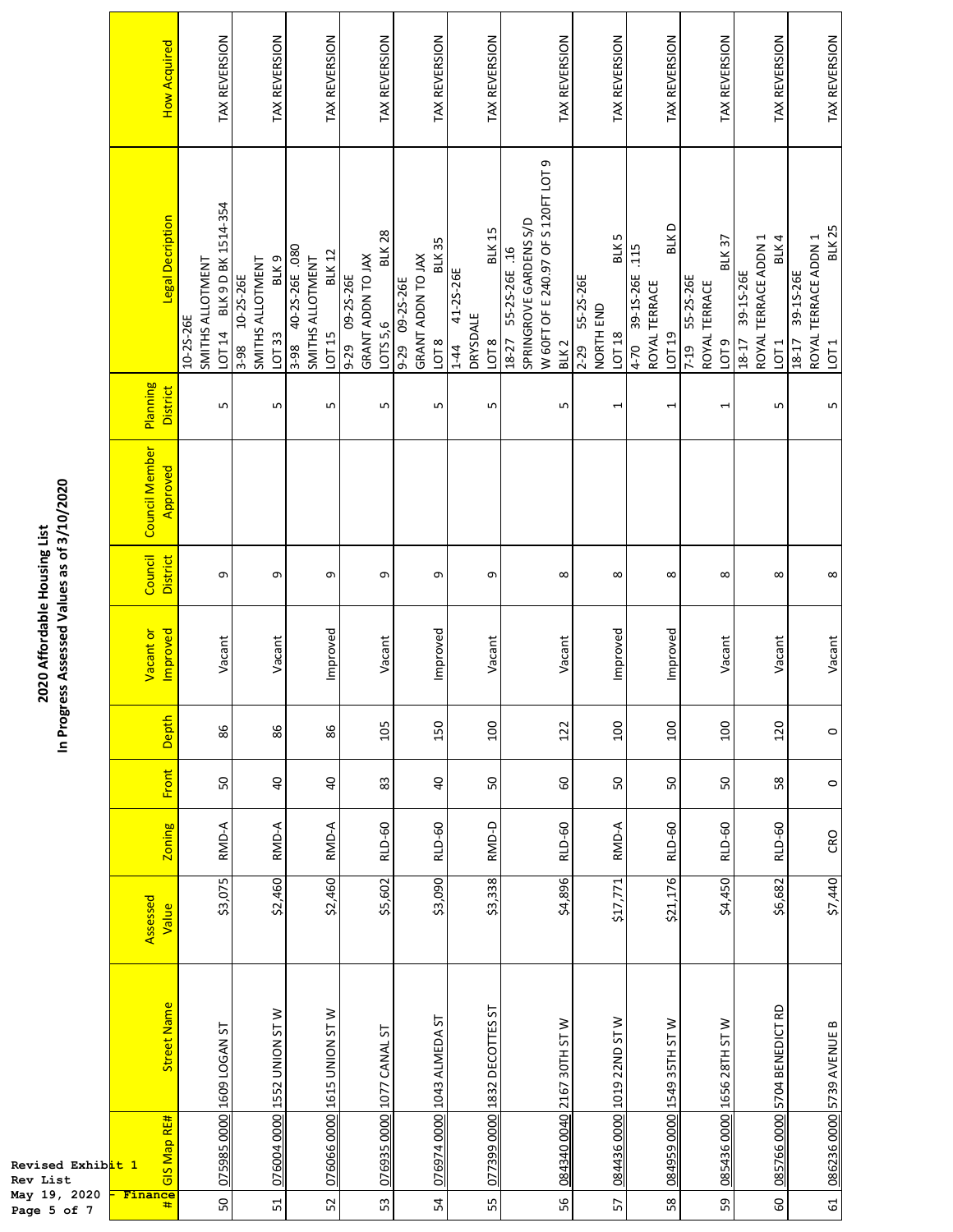| ess Assessed Values as of 3/10/2020<br>2020 Affordable Housing List | <b>How Acquired</b>        | TAX REVERSION                                                          | TAX REVERSION                                                 | TAX REVERSION                                                             | TAX REVERSION                                                                        | TAX REVERSION                                                               | TAX REVERSION                                                                                          | TAX REVERSION                                                           | TAX REVERSION                                                                                           | TAX REVERSION                                                          | TAX REVERSION                                                                             | TAX REVERSION                                                                                   |
|---------------------------------------------------------------------|----------------------------|------------------------------------------------------------------------|---------------------------------------------------------------|---------------------------------------------------------------------------|--------------------------------------------------------------------------------------|-----------------------------------------------------------------------------|--------------------------------------------------------------------------------------------------------|-------------------------------------------------------------------------|---------------------------------------------------------------------------------------------------------|------------------------------------------------------------------------|-------------------------------------------------------------------------------------------|-------------------------------------------------------------------------------------------------|
|                                                                     | Legal Decription           | ROYAL TERRACE ADDN NO 2<br>BLK8<br>17-26 39-15-26E<br>LOT <sub>1</sub> | BLK 8<br>ROYAL TERRACE ADDN 2<br>39-15-26E<br>LOT 19<br>18-26 | BLK <sub>2</sub><br>SIDNEY BROWNS S/D<br>55-25-26E<br>N38FT LOT8<br>19-34 | SPRINGFIELD, NORTHWEST PORTION<br>BLK7<br>55-25-26E<br>LOT <sub>13</sub><br>$3 - 15$ | <b>BLK 16</b><br>N 50FT LOTS 10,11<br>39-15-26E<br><b>BRENTWOOD</b><br>5-38 | LOT 8(EX PT IN ST RECD D BK 257-15)<br>LEES S/D PT SIBBALD GRANT<br>7-26 55-25-26E<br>BLK <sub>5</sub> | EDMONDSONS TERRACE NO 2<br><b>BLKA</b><br>06-25-27E<br>1016<br>$3 - 24$ | LONG BRANCH MANOR S/D PT BLK B<br>BLK <sub>3</sub><br>46-25-27E<br>BRANCH LOT 34<br>17-81<br><b>DNG</b> | LOT 11 BLK 2 O/R BK 6087-2216<br>JENNINGS TALLEYRAND ADDN<br>06-25-27E | BLK <sub>3</sub><br>JENNINGS TALLEYRAND ADDN<br>E 5FT LOT 6, W1/2 LOT 7<br>2-43 06-25-27E | THOMPSONS ADDN TO EAST<br>BLK <sub>3</sub><br>6-48 06-25-27E<br>SPRINGFIELD<br>LOT <sub>3</sub> |
|                                                                     | Planning<br>District       | LŊ                                                                     | LO,                                                           | S                                                                         | $\overline{\phantom{0}}$                                                             | LŊ                                                                          | LN,                                                                                                    | 1                                                                       | 1                                                                                                       | $\overline{\phantom{0}}$                                               | $\overline{\phantom{0}}$                                                                  | 1                                                                                               |
|                                                                     | Council Member<br>Approved |                                                                        |                                                               |                                                                           |                                                                                      |                                                                             |                                                                                                        |                                                                         |                                                                                                         |                                                                        |                                                                                           |                                                                                                 |
|                                                                     | Council<br>District        | ${}^{\circ}$                                                           | $\infty$                                                      | ${}^{\circ}$                                                              | $\overline{ }$                                                                       | $\overline{ }$                                                              | $\overline{ }$                                                                                         | $\overline{ }$                                                          | $\overline{ }$                                                                                          | $\overline{ }$                                                         | L                                                                                         | $\overline{ }$                                                                                  |
|                                                                     | Improved<br>Vacant or      | Vacant                                                                 | Vacant                                                        | Improved                                                                  | Improved                                                                             | Improved                                                                    | Vacant                                                                                                 | Improved                                                                | Vacant                                                                                                  | Vacant                                                                 | Vacant                                                                                    | Vacant                                                                                          |
| In Progr                                                            | Depth                      | 120                                                                    | 120                                                           | 100                                                                       | 100                                                                                  | 100                                                                         | 107                                                                                                    | 5 <sup>1</sup>                                                          | 100                                                                                                     | 100                                                                    | 100                                                                                       | 102                                                                                             |
|                                                                     | <b>Front</b>               | 60                                                                     | 60                                                            | 38                                                                        | 50                                                                                   | 50                                                                          | SO                                                                                                     | 53                                                                      | 50                                                                                                      | SO,                                                                    | $30\,$                                                                                    | 50                                                                                              |
|                                                                     | <b>Zoning</b>              | RMD-A                                                                  | RMD-A                                                         | <b>RLD-60</b>                                                             | <b>RLD-60</b>                                                                        | RMD-A                                                                       | RMD-B                                                                                                  | <b>RLD-60</b>                                                           | <b>RLD-60</b>                                                                                           | <b>RLD-60</b>                                                          | <b>RLD-60</b>                                                                             | <b>RLD-60</b>                                                                                   |
|                                                                     | Assessed<br>Value          | \$7,776                                                                | \$7,776                                                       | \$12,466                                                                  | \$18,413                                                                             | \$6,675                                                                     | \$6,825                                                                                                | \$5,327                                                                 | \$4,895                                                                                                 | \$4,895                                                                | \$2,937                                                                                   | \$4,895                                                                                         |
|                                                                     | Street Name                |                                                                        | ≃                                                             | 087362 0030 3637 EFFEE ST                                                 | 330 24TH ST W                                                                        | 087850 0000 4507 SPRINGFIELD BLVD                                           | 088249 0000 533 GOLFAIR BLVD                                                                           | ш<br>131431_0000 1839 22ND ST                                           | ш<br>5                                                                                                  | 131727 0000 1770 28TH ST E                                             | ш                                                                                         | 131844 0000 1538 20TH ST E                                                                      |
| Revised Exhib <mark>it 1</mark><br><b>Rev List</b>                  | GIS Map RE#                | 086416 0000 0 41ST ST W                                                | 086431 0500 0 AVENUE                                          |                                                                           | 087475 0000                                                                          |                                                                             |                                                                                                        |                                                                         | 131607 0000 1883 24TH                                                                                   |                                                                        | 131748 0000 0 27TH ST                                                                     |                                                                                                 |
| May 19, 2020<br>Page 6 of 7                                         | Finance<br>#               | 62                                                                     | යි                                                            | $\mathcal{Q}$                                                             | 65                                                                                   | 99                                                                          | 67                                                                                                     | $\mathsf{68}$                                                           | 69                                                                                                      | $\mathcal{L}$                                                          | $\overline{z}$                                                                            | $\overline{z}$                                                                                  |